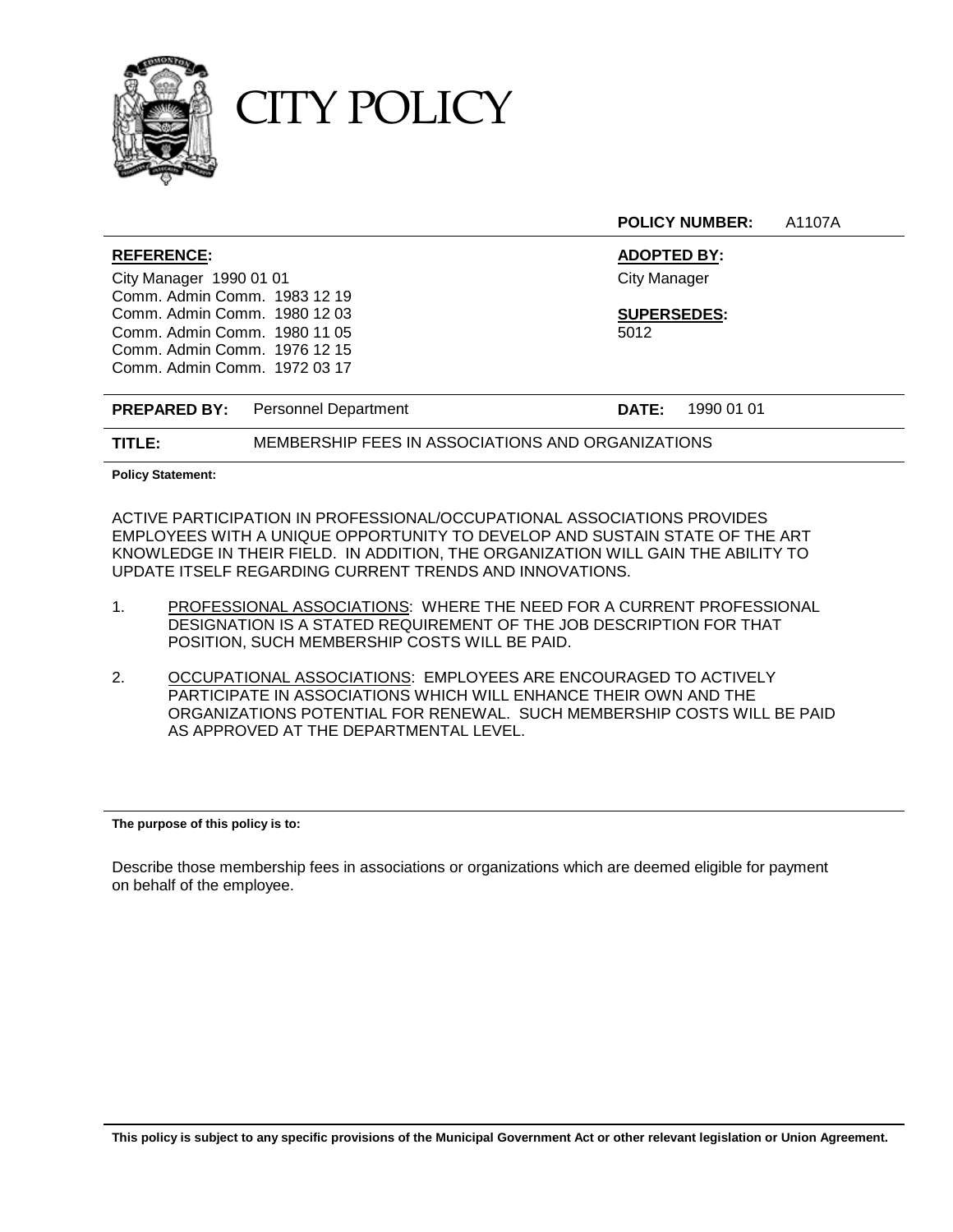

## CITY PROCEDURE

|                   |                                                   | <b>POLICY NUMBER:</b>  | A1107A     |
|-------------------|---------------------------------------------------|------------------------|------------|
| <b>AUTHORITY:</b> | City Manager                                      | <b>EFFECTIVE DATE:</b> | 1990 01 01 |
| TITLE:            | MEMBERSHIP FEES IN ASSOCIATIONS AND ORGANIZATIONS |                        |            |

**PAGE:** 1 of 1

## 1. DEFINITIONS

- 1.01 "Professional Association" Those organizations where maintenance of membership is a requirement of both professional and positional functioning.
- 1.02 "Occupational Association" Those organizations which provide a means of convening groups who are employed in a particular occupation or activity, for exchange of information.
- 1.03 "Membership Fees" The annual dues payable in order to belong to an organization or association.
- 1.04 "Permanent Employee" An employee who has successfully completed the probationary period for a permanently established position.

## 2. RESPONSIBILITIES

2.01 City Manager to:

approve this policy statement and any subsequent amendments or revisions.

- 2.02 Department Head to:
	- a. develop department specific procedures to support this policy.
	- b. ensure that payment of membership fees in occupational associations are approved according to such criteria as:
		- organizational needs
		- budgetary provision
		- individual training and development plans
		- career path
	- c. once approved, budget sufficient funds under object code #52, Membership Dues and Subscriptions.
- 2.03 Permanent Employees to:

apply in writing for payment of membership fees, according to procedures established in each department.

## 3. SAMPLE FORM

Attachment I - Application for Payment of Membership Fees Form